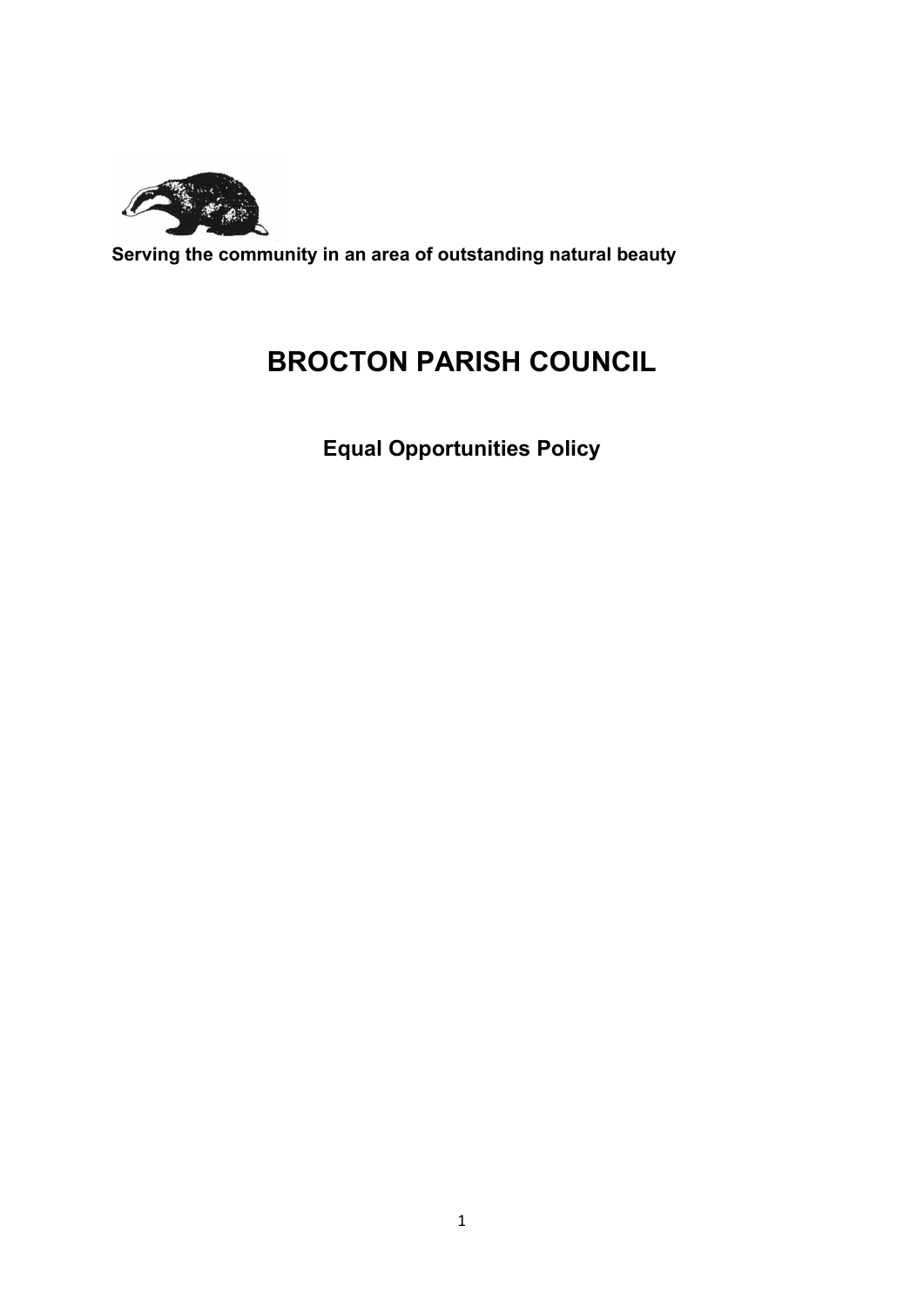| <b>Contents</b>                           | Page No. |
|-------------------------------------------|----------|
| 1. Introduction – Statement of Commitment | 3        |
| 2. The Legal position                     | 3        |
| 3. To Whom does this Policy Apply         | 4        |
| 4. Commitment to Equal Opportunities      | 4        |
| 5. The Council as an Employer             | 5        |
| 6. Breaches of this Policy                | 5        |
| 7. Monitoring and Revision of this Policy | 6        |

This Policy is fully supported by all Members of the Parish Council and adopts the model contract as devised by the Society of Local Council Clerks.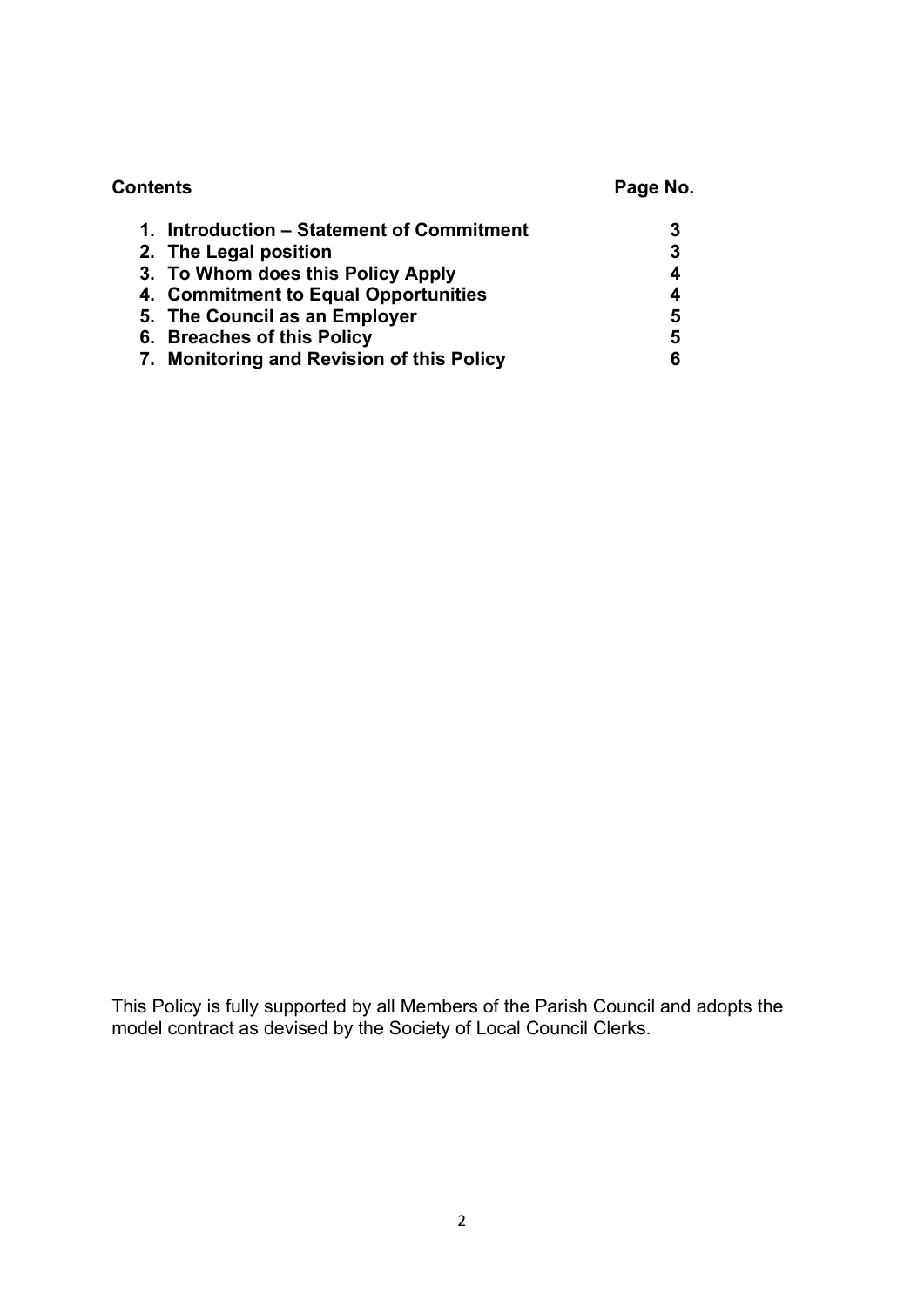# Equal Opportunities Policy

#### 1. Introduction – Statement of Commitment

- 1.1 Brocton Parish Council is committed to the values of equality and diversity in its approach, covering the full range of failure to act with good manners to direct discrimination and believes that equal opportunities are essential to the values that lie at the heart of the Parish Council. It will seek to provide the highest quality provision and service and recognises that the implementation of an effective equal opportunities policy is an integral part of this.
- 1.2 Brocton is a small Parish Council, with one employee. It is not responsible for the management of any buildings and its service provision is limited. The scope of this policy reflects this.
- 1.3 The Council, as a corporate body, has responsibilities as an employer, a service provider and a public authority. It also recognises that both members and employees, as individuals, also have responsibilities as well as rights. As an employer the Parish Council will ensure that employees/job applicants are treated fairly regardless of their sex, gender reassignment, race, ethnic origin, disability, age, nationality, national origin, sexual orientation, religion or beliefs, pregnancy and maternity status (known collectively as 'protected characteristics' under the 2010 Equality Act), responsibilities for dependants or political affiliations, marital or civil partnership status and social class.
- 1.4 The Council recognises its duty under the Equality Act (2010) to make reasonable adjustments for disabled employees, to help them overcome disadvantages resulting from impairment.
- 1.5 The Council will treat all: its employee, partners and customers with dignity and respect, ensure they are free from discrimination, victimisation and harassment and will make appropriate provision to warrant that the implications of the Equality Act are fully considered in relation to any decisions that are taken.

## 2. The Legal Position

- 2.1 This policy will be implemented within the framework of the relevant legislation, which includes:
	- Equal Pay Act 1970 (Equal Value Amendment 1984)
	- Rehabilitation of Offenders Act 1974
	- Sex Discrimination Act 1975 (Gender Reassignment Regulations 1999)
	- Race Relations Act 1976
	- Disability Discrimination Act 1995
	- The Protection from Harassment Act 1997
	- BDS Disclosure information in accordance with section 124 of the Police Act 1997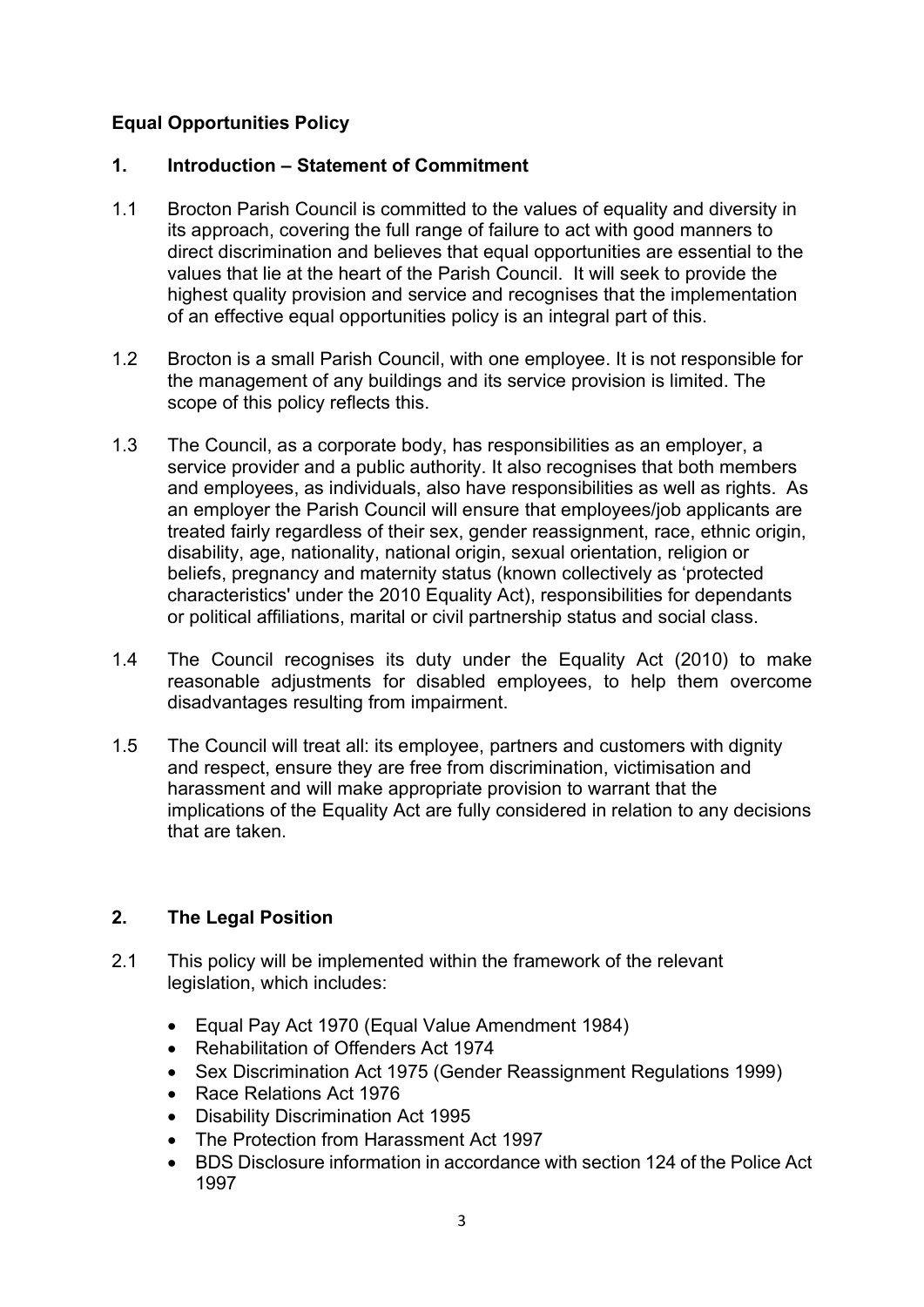- Employment Equality (Age) Regulations 2006
- Equality Act 2010
- 2.2 It is the Councils Policy not to discriminate against an individual on the grounds of age, disability, gender reassignment, marriage and civil partnership, pregnancy and maternity, race, religion or belief, sex or sexual orientation.
- 2.3 Section 149 of the 2010 Act imposes a Duty on Parish Councils to take into account:
	- The need to eliminate discrimination and harassment, victimisation and any other conduct that is prohibited by or under the Act;
	- To advance equality of opportunity between persons who share a relevant protected characteristic and persons who do not share it;
	- To foster good relations between those who share protected characteristics and those who do not.
- 2.4 This policy, and the measures the Parish Council takes to implement it, have been devised on the basis of advice from the relevant governmental and professional bodies. We are committed to a programme of action to make this policy effective and to bring it to the attention of all those engaged in working with the Parish Council. The principle of non-discrimination and equality of opportunity applies equally to the treatment of visitors, clients, customers and suppliers by members of our workforce and also, in some circumstances, exemployees.
- 2.5 This policy is for guidance only and shall be provided to all workers however, it does not form part of the contract of employment.

## 3. To Whom does this Policy Apply?

- 3.1 The Policy applies to all employees, regardless of employment status, to exemployees; job applicants and individuals who are not employees, such as agency staff, consultants and volunteers but who work at the Parish Council (collectively workers).
- 3.2 All workers have a duty to act in accordance with this Policy and therefore to treat colleagues with dignity at all times, and not to discriminate against or harass other members of staff.

## 4. Commitment to Equal Opportunities

- 4.1 Brocton Parish Council:
	- understands its obligations under the Equality Act 2010
	- is fully committed to its duty, imposed by Section 149 of the 2010 Act
	- is committed to the principle of equal opportunities and declares its opposition to any form of less favourable treatment, whether through direct or indirect discrimination, on the grounds of the protected characteristics as specified in the Equality Act 2010.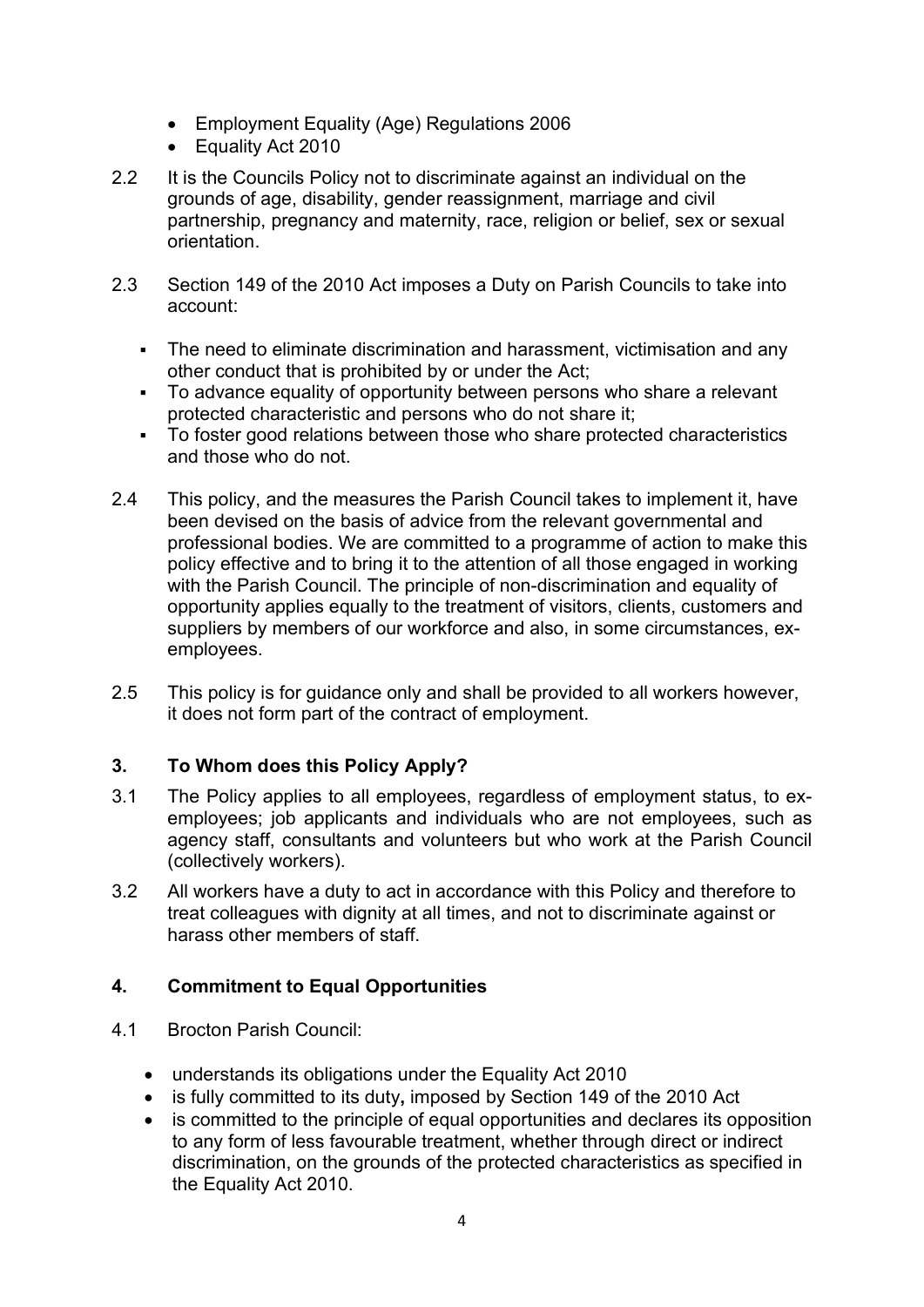- 4.2 The Parish Council is an Equal Opportunities employer and service provider. It is committed to the promotion, maintenance and protection of the rights of individuals. The Parish Council is committed to making full use of the talents and resources of its employee.
- 4.3 The Parish Council will ensure that all recipients of the services delivered directly by the Parish Council are guaranteed the same opportunity.
- 4.4 All policies of the Parish Council will be designed to support the principles and practices of equal opportunity, to foster a fully integrated community and maintain racial harmony.
- 4.5 The Equal Opportunities Policy has the commitment of the Parish Council and the Parish Clerk.

#### 5. The Council as an Employer

- 5.1 The Purpose of this Policy is to provide equal opportunities to all employees or prospective employees, irrespective of their characteristics (unless there are genuine qualifications or objectively justified reasons for a different approach to be taken). We oppose all forms of unlawful and unfair discrimination, victimisation or harassment on the grounds of any protected characteristics defined in the Equality Act 2010.
- 5.2 All employees, whether full-time, part-time, fixed contract, agency workers or temporary, will be treated fairly and equally. Selection for employment, promotion, training, remuneration or any other benefit will be on the basis of aptitude and ability. All employees will be helped and encouraged to develop their full potential and the talents and resources of the workforce will be fully utilised to maximise the efficiency of the council.
- 5.3 Every employee is entitled to a working environment that promotes dignity and respect to all. No form of intimidation, bullying or harassment will be tolerated.
- 5.4 The Parish Council will encourage and develop all employees to support and carry out the requirements of the Equal Opportunities Policy.
- 5.5 The commitment to equal opportunities in the workplace is good management practice and makes sound business sense as it seeks to utilise the talents available from the local community, representing society as a whole.

#### 6. Breaches of the Policy

6.1 Breaches of the Equal Opportunities Policy will be regarded as misconduct and could lead to disciplinary proceedings. The Parish Council encourages such matters to be raised through the Parish Councils Grievance Procedure. Such matters raised will be treated in confidence and investigated accordingly, in line with the appropriate procedure.